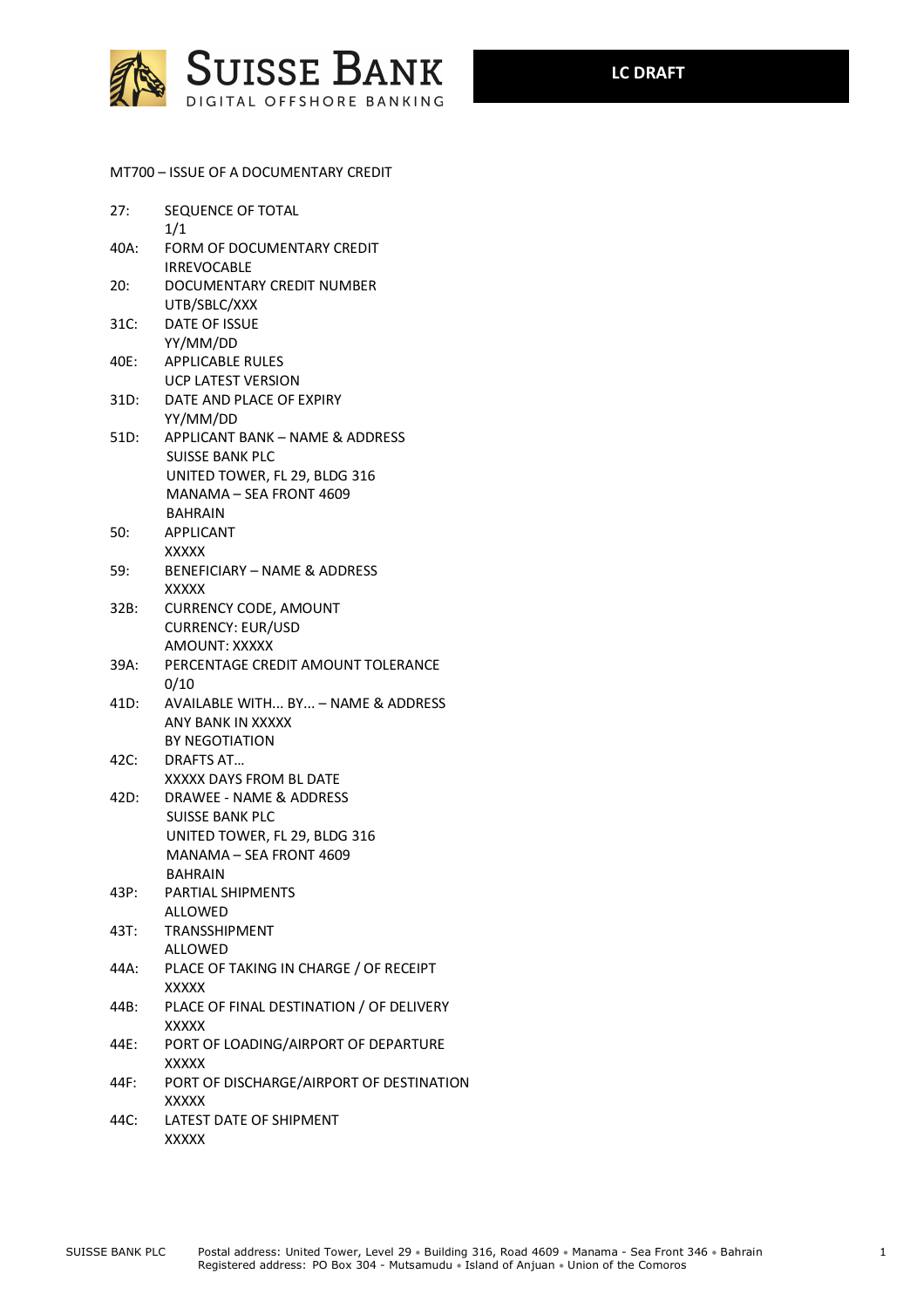

45A: DESCRIPTION OF GOODS &/OR SERVICES AS PER PROFORMA-INVOICE NO. XXXXX DD/MM/YY SIGNED BY THE BENEFICARY. MODEL DESCRIPTION XXXXX QUANTITY XXXXX PRICE XXXXX TOTAL XXXXX OF GOODS XXXXX PER UNIT.

DELIVERY TERMS: XXXXX

- 46A: DOCUMENTS REQUIRED
	- 1. COMMERCIAL INVOICES, CERTIFYING THAT THE QUALITY, QUANTITY AND DESCRIPTION OF GOODS SHIPPED ARE STRICTLY AS PER CONTRACT/PROFORMA INVOICE NO: XXXXX, DATED: XXXXX, SIGNED AND STAMPED BY BENEFICIARY IN ONE (1) ORIGINAL AND TWO (2) COPIES.
	- 2. PACKING LISTS, CERTIFYING THAT THE QUALITY, QUANTITY AND DESCRIPTION OF GOODS SHIPPED ARE STRICTLY AS PER CONTRACT/PROFORMA INVOICE NO: XXXXXXXX, DATED: XXXXX, SIGNED AND STAMPED BY BENEFICIARY IN ONE (1) ORIGINAL AND TWO (2) COPIES.
	- 3. FULL SET OF 3/3 CLEAN SHIPPED ON-BOARD OCEAN BILLS OF LADING MADE OUT TO THE ORDER OF SUISSE BANK PLC, UNITED TOWER, LEVEL 29, BUILDING 316, ROAD 4609, MANAMA - SEA FRONT 346, BAHRAIN, MARKED FREIGHT PREPAID, NOTIFY APPLICANT.
	- 4. CERTIFICATE OF ORIGIN OF GOODS ONE (1) ORIGINAL AND TWO (2) COPIES.
	- 5. INSURANCE CERTIFICATE COVERING 110PCT OF GOODS VALUE IN ONE (1) ORIGINAL AND TWO (2) COPIES.
	- 6. HEALTH CERTIFICATE ISSUED BY XXXXX COMPETENT AUTHORITY IN 1 ORIGINAL AND 2 COPIES.
	- 7. INSPECTION CERTIFICATE OF ANALYSIS, QUANTITY AND WEIGHT ISSUED BY THE SURVEYOR SGS AT THE LOADING PORT IN 1 ORIGINAL AND 2 COPIES.

## 47A: ADDITIONAL CONDITIONS

- 1. THIRD PARTY SHIPPING DOCUMENTS ARE ACCEPTABLE.
- 2. DOCUMENTS PRESENTED PRIOR TO THE ISSUING DATE OF THIS LETTER OF CREDIT ARE NOT ACCEPTABLE.
- 3. INVOICE EXCEEDING THIS CREDIT AMOUNT IS ACCEPTABLE.
- 4. TOLERANCE IN QUANTITY OF GOODS +/-10PCT ALLOWED.
- 5. ALL DOCUMENTS MUST BE ISSUED IN THE ENGLISH LANGUAGE.
- 6. FOR NEGOTIATION OF EACH INCOMPLETE OR DISCREPANT DOCUMENT, A FEE OF USD200 WILL BE DEDUCTED FROM INVOICE VALUE.
- 7. BENEFICIARY MAY REQUEST ANY BANK INCLUDING BJAZSAJE TO ADD CONFIRMATION. CONFIRMATION CHARGES ARE FOR THE ACCOUNT OF THE BENEFICIARY.
- 8. ALL SIGNATURES OR SEALS REQUIRED ON ANY DOCUMENTS MUST BE AS PER ADVISING AND APPLICANT'S BANK RECORD.
- 9. IN THE EVENT THAT DOCUMENTS PRESENTED HEREUNDER ARE DETERMINED TO BE DISCREPANT, WE MAY SEEK A WAIVER OF SUCH DISCREPANCIES FROM THE APPLICANT. SHOULD SUCH A WAIVER BE OBTAINED, WE MAY RELEASE THE DOCUMENTS AND EFFECT SETTLEMENT, NOTWITHSTANDING ANY PRIOR COMMUNICATION TO THE PRESENTER THAT WE ARE HOLDING DOCUMENTS, UNLESS WE HAVE BEEN INSTRUCTED OTHERWISE BY THE PRESENTER PRIOR TO OUR RELEASE OF DOCUMENTS IF THE APPLICANT ACCEPTS ANY SUCH DISCREPANT PRESENTATIONS IT WILL NOT IMPLY THAT THE LETTER OF CREDIT IS THEREBY AMENDED OR EXTENDED.
- 10.UPON NEGOTIATION, NEGOTIATING BANK MUST INFORM LC ISSUER BY SWIFT ON THE SAME DAY OF NEGOTIATION, THE LC NO, BILL AMOUNT, DATE OF SHIPMENT AND NEGOTIATION, CONFIRMING THAT ALL THE TERMS AND THE CONDITIONS OF THE CREDIT HAVE BEEN COMPLIED WITH AND CERTIFYING ENDORSEMENT OF THE NEGOTIATED AMOUNT ON THE REVERSE OF THE ORIGINAL LETTER OF CREDIT AND A COPY OF SWIFT MUST ACCOMPANY THE ORIGINAL DOCUMENT.
- 11. TO INITIATE SHIPMENT, ALL CORRESPONDING DOCUMENTS MUST BEAR ISSUING INSTITUTIONS DOCUMENTARY CREDIT REFERENCE NO, MUST BE DATED, SEALED AND MANUALLY SIGNED BY ALL PARTIES OF THE LC AND BE PRESENTED FROM FIRST PRESENTATION ONLY.
- 12. THIS DOCUMENTARY CREDIT IS SUBJECT TO THE VERSION OF THE ICC UNIFORM CUSTOMS AND PRACTICE FOR DOCUMENTARY CREDITS, INTERNATIONAL CHAMBER OF COMMERCE, PARIS, FRANCE, PUBLICATION NO. 600, LATEST REVISION, AND SHALL BE INTERPRETED IN ACCORDANCE WITH THE LAWS OF ENGLAND. ANY DISPUTE ARISING OUT OF OR IN CONNECTION WITH THIS DOCUMENTARY CREDIT SHALL BE SUBJECT TO THE EXCLUSIVE JURISDICTION OF THE COMMERCIAL COURT OF ENGLAND.